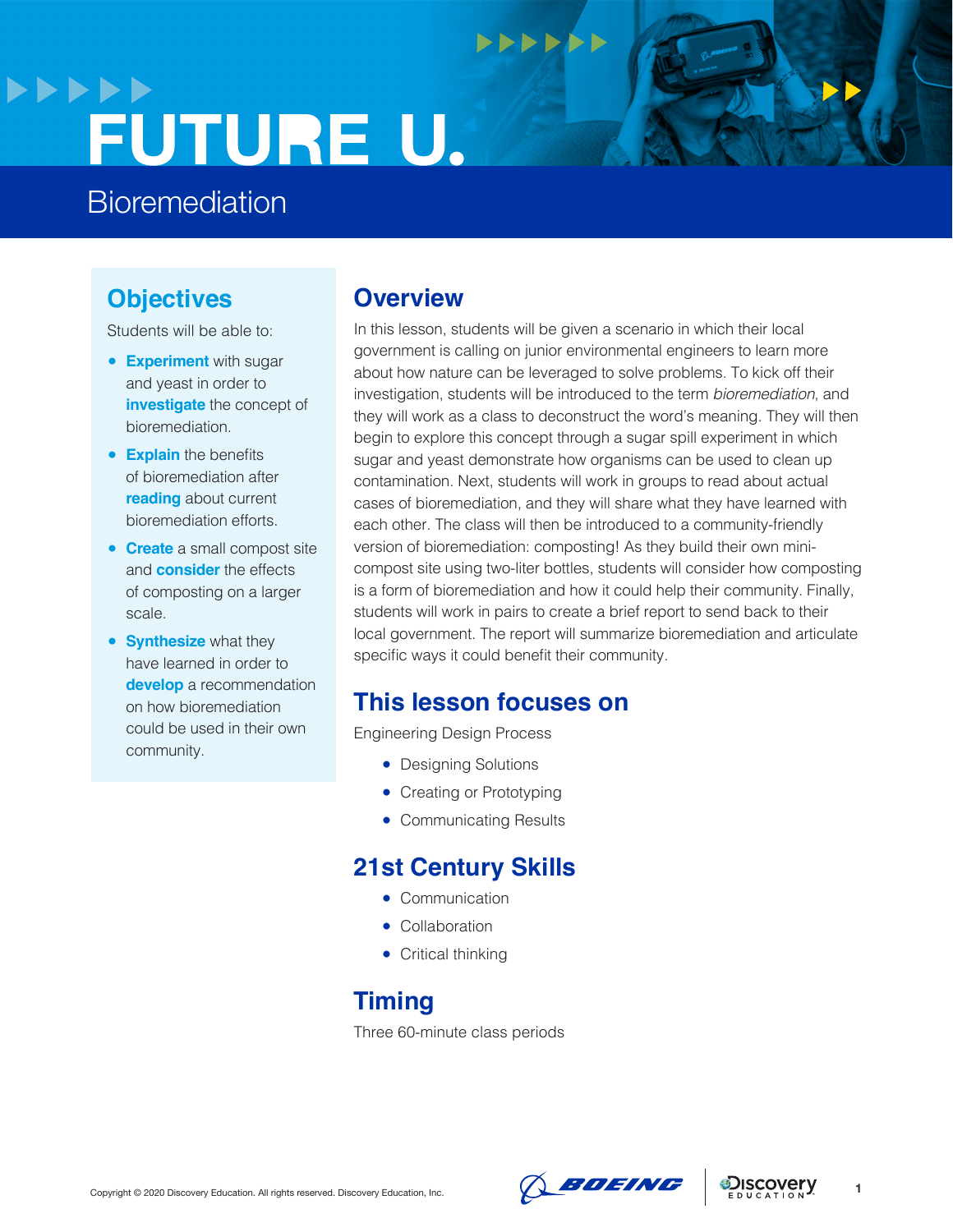## **Materials**

#### **DAY 1**

- Devices with Internet access, at least enough for half the class
- Oil Contamination Handout (2 pages), enough for one-quarter of the class
- Oil Contamination Experiment:
	- For groups of four students:
		- 5 test tubes
		- 3 teaspoons of sugar (in a small cup, bag, or bowl)
		- 3 teaspoons of yeast (in a small cup, bag, or bowl)
		- A cup of room temperature water
		- 5 balloons
		- o 1/3 teaspoon (measuring spoon)
	- For the class to share:
		- Access to cold water and hot water
		- o Lemon juice, one cup
		- Salt, one cup
		- Vinegar, one cup
		- Painter's tape or masking tape
- Bioremediation Research handout, one per student

#### **DAY 2**

- How Composting Works [article](https://home.howstuffworks.com/composting.htm) (first two sections only, until the *Making Compost* section), one per student
- Compost Site handout, enough for half the class
- Compost Starter Materials:
	- Enough two-liter bottles for one-third of the class. Prepare these in advance:
		- Cut off about three-fourths of the top of each bottle, leaving a small section still attached. This attached section will act like a hinge, as seen in the image here.
		- Use a nail to punch at least six different small holes in each bottle (all over)
	- For the class to share:
		- Spray bottle filled with water, at least two
		- Dirt, one container (at least 10 cups)
		- Measuring cups or small shovels (to measure the dirt)
		- Newspaper, one
		- Old leaves, one container (at least 10 handfuls)



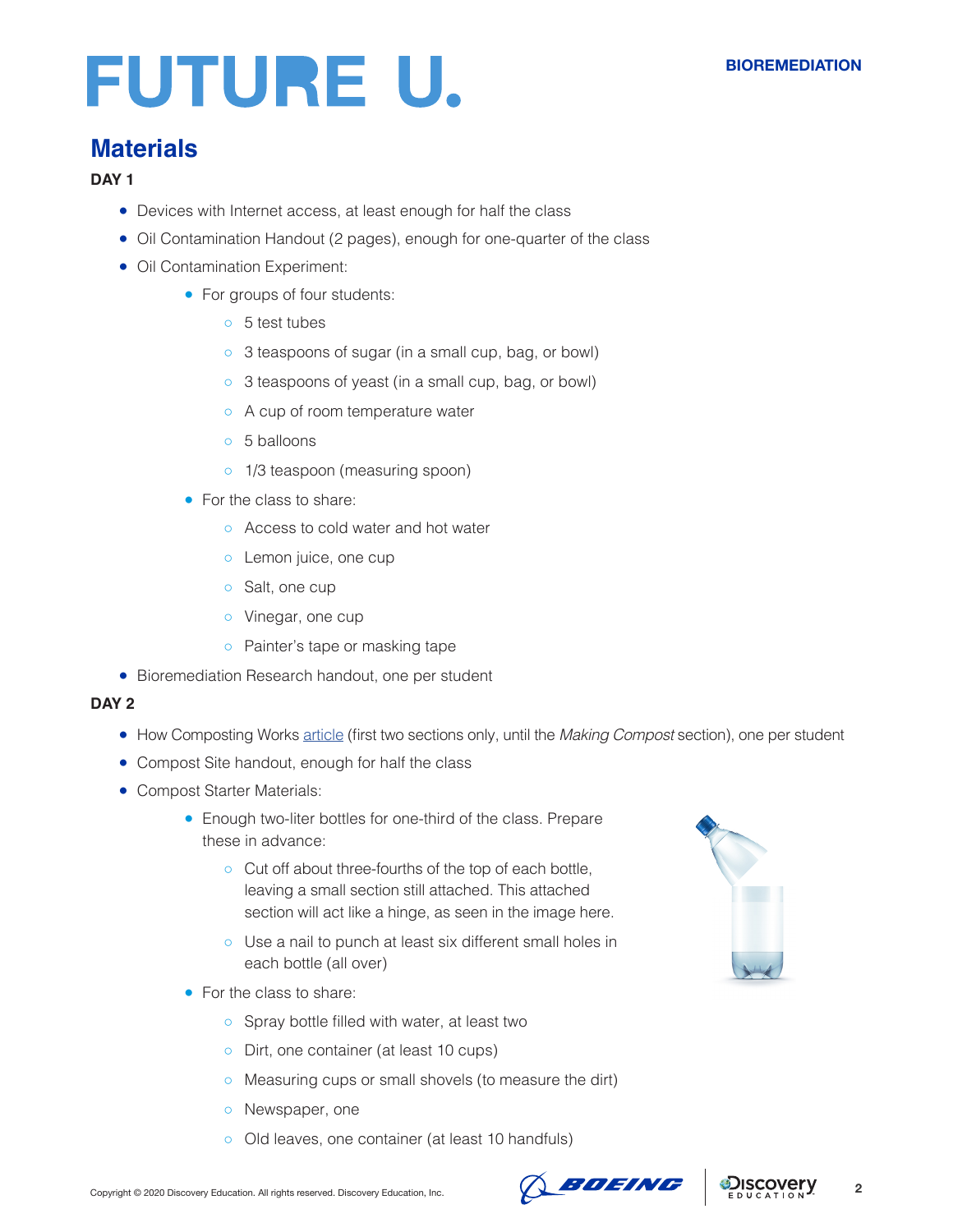#### **BIOREMEDIATION**



- Painter's tape
- Optional: Used coffee grounds
- Device with the ability to project and play video, one for the instructor
- NowThis [video](https://www.youtube.com/watch?v=XfuJJNGuS0Q&t=264s), to project
- Bioremediation Summary Report, one per student

### **Have you ever wondered…**

#### **What is bioremediation?**

Bioremediation is a process in which living organisms are used to neutralize contamination and help return the environment back to its original condition. Bioremediation does *not* use chemicals. Instead, it relies on natural organisms such as bacteria, fungi, protists, and other microorganisms to break down the contamination into less toxic or nontoxic substances.<sup>1</sup> According to Cornell University: "Bioremediation of a contaminated site typically works in one of two ways. [In the first instance,] …ways are found to enhance the growth of whatever pollution-eating microbes might already be living at the contaminated site. In the second, less common case, specialized microbes are added to degrade the contaminants." While bioremediation is a safe cleanup strategy for some types of pollution, it's also important to keep in mind that it will not work for everything. In situations where there is a high level of chemicals that are toxic to most microorganisms, bioremediation may not be effective..2

#### **What are the benefits of bioremediation?**

Bioremediation has been used to successfully clean up pollutants such as gasoline, crude oil, pesticides, chlorinated cleaning supplies, sewage, and more. As stated above, bioremediation does not use chemicals, which means that it is more eco-friendly and more sustainable than other types of industrial cleanups. Bioremediation also avoids incineration and landfill dumping—which continues to help protect the environment. In addition, the potential for in-situ bioremediation also enables the contamination to be treated at its source so that large amounts of water, soil, etc., don't have to be moved for treatment. This means that the cleanup process is not only less disruptive but also tends to be less expensive..1



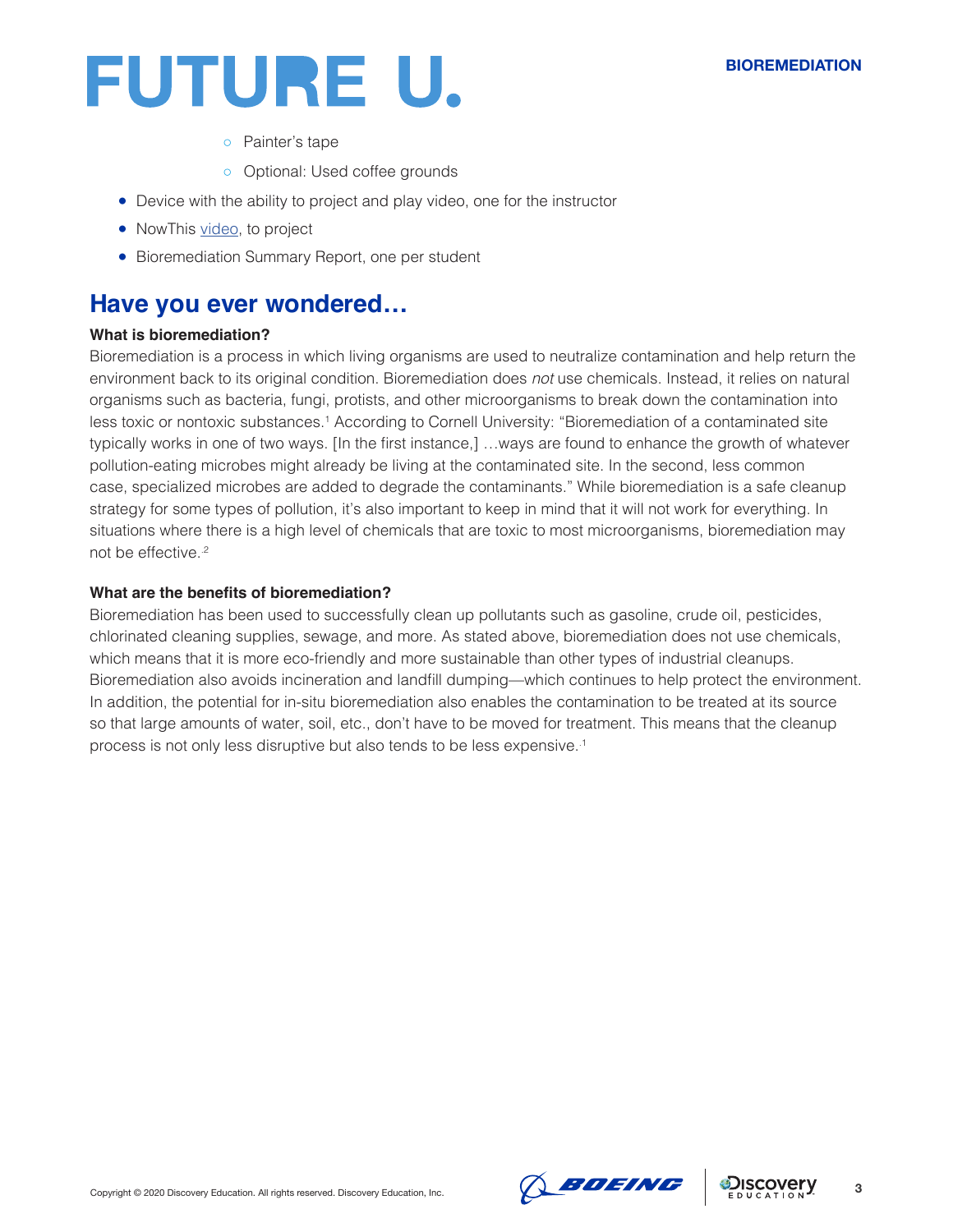## **Make Connections**

#### **How does this connect to students?**

Because today's innovations are seemingly limitless, it can be our instinct to automatically think about technological solutions when we seek answers to environmental problems. However, we should not overlook the fact that nature can often provide its own solutions.

For this reason, it's important for students to be aware of the natural processes that can be used to our benefit as we seek to clean up our planet and be environmentally friendly. When we use natural organisms to manage cleanups, we can prevent further pollution and reduce costs. Furthermore, there are certain bioremediation efforts—like composting—that don't require an actual "problem" in order to be implemented! Instead, composting can be used as a proactive way to reduce both our waste and our greenhouse gas emissions.

#### **How does this connect to careers?**

#### **Environmental Scientist:**

Environmental scientists work to protect the environment and human health. Those that work in the field of bioremediation will also apply their background of chemistry, biology, and physics as they work with other scientists and engineers to determine the safest and most effective ways to clean up contamination sites.

**Biochemist:** Biochemists study the chemical composition of living things, as well as their biological processes like cell development and growth. Those that work in bioremediation will study the effects of pollutants on the environment as well as the organisms that are used in the cleanup process.

#### **Compliance Officer:**

Compliance officers may be employed at a local, state, or federal level. Those who work in bioremediation ensure that all bioremediation projects are in compliance with environmental laws and that workers adhere to safety regulations.<sup>3</sup>

#### **How does this connect to our world?**

The need for bioremediation exists around the world. According to a BBC article that students will read in this lesson, "The U.S. National Oceanic and Atmospheric Administration says there were 137 oil spills in the country in 2018. …Canada's National Energy Board says its pipelines spilled 7,945 tons of oil on average per year between 2011 and 2014, while the European Space Agency estimates that 4.5 million tons of oil spill into the ocean every year." By working with local plants and organisms, the process of bioremediation can be used (and is being used) to break down this oil.

Bioremediation has also proven effective for cleaning up contaminants in soil. Farmers in Ecuador's Amazon Rainforest, for example, are currently using bioremediation to clean up crude oil that has been there for decades. And, closer to home, companies like Boeing are leading remediation efforts around the United States.

In addition, composting another component of bioremediation—has important global potential. When food and organic waste decomposes in landfills,

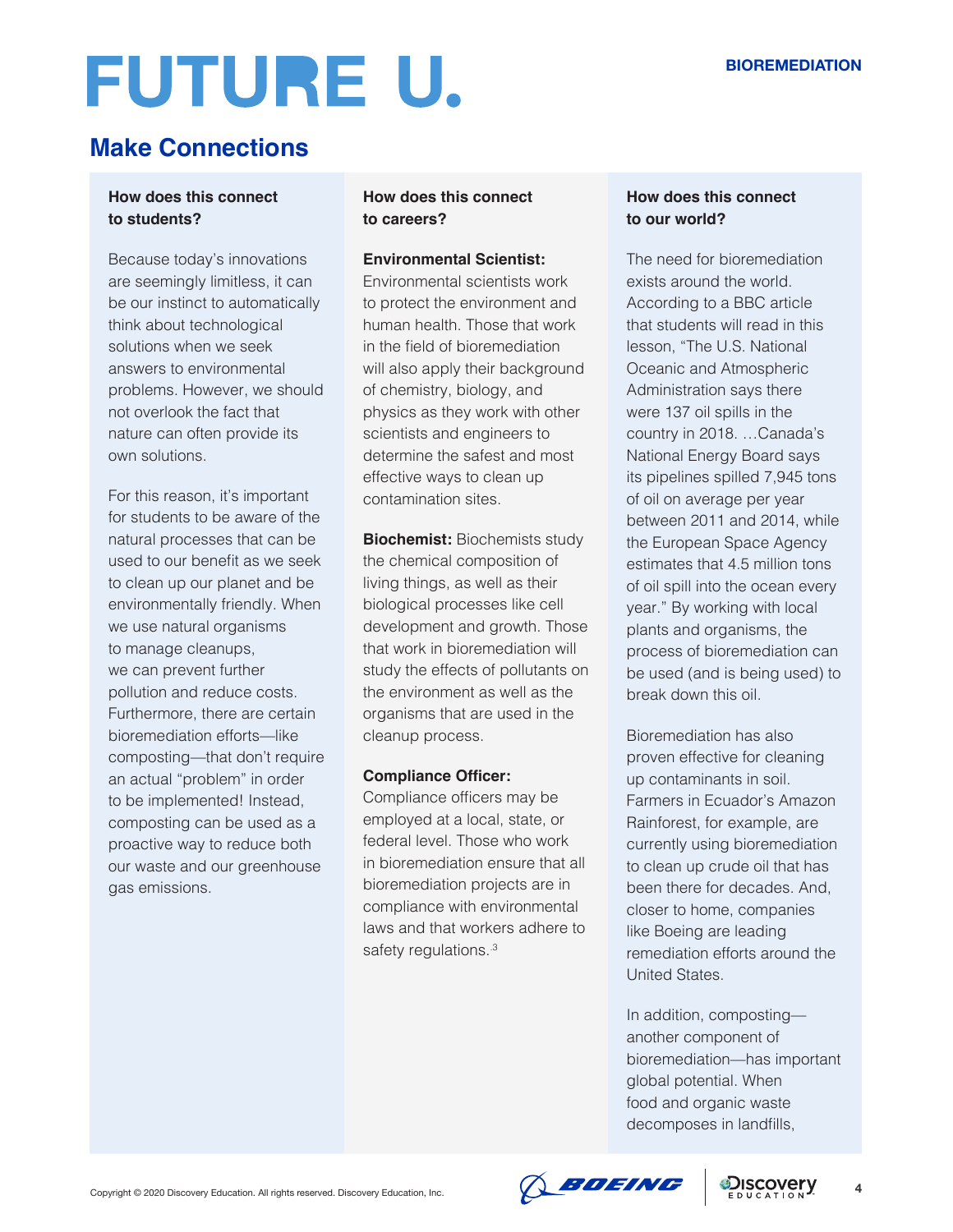it produces methane, which is a greenhouse gas more powerful than carbon dioxide. Communities around the world are therefore starting to invest more in composting systems. Copenhagen, one of the world's greenest cities, stopped sending organic waste to landfills in the 1990s, and several other European countries send less than three percent of their waste to landfills!<sup>5</sup> If more countries around the world can follow suit, our planet will reap the benefits.

#### **Sources:**

- <sup>1</sup> "Bioremediation." The Environmental Literacy Council. [enviroliteracy.org/environment-society/waste-management/bioremediation/.](http://enviroliteracy.org/environment-society/waste-management/bioremediation/)
- <sup>2</sup> "Bioremediation." Environmental Inquiry, Cornell University and Penn State University. <u>[ei.cornell.edu/biodeg/bioremed/](http://ei.cornell.edu/biodeg/bioremed/)</u>.
- <sup>3</sup> "Careers in Environmental Remediation." U.S. Bureau of Labor Statistics. [bls.gov/green/environmental\\_remediation/remediation.htm](http://bls.gov/green/environmental_remediation/remediation.htm).
- 4 "How to Clear the Oil Spills of the Amazon Rainforest." BBC. [bbc.com/future/article/20200316-cleaning-up-the-oil-spills-of-the-amazon-rainforest.](http://bbc.com/future/article/20200316-cleaning-up-the-oil-spills-of-the-amazon-rainforest)
- <sup>5</sup> "The Global Progress of Composting Food Waste." EcoWatch. [ecowatch.com/the-global-progress-of-composting-food](http://ecowatch.com/the-global-progress-of-composting-food-waste-1881788957.html)[waste-1881788957.html](http://ecowatch.com/the-global-progress-of-composting-food-waste-1881788957.html).

## **Blueprint for Discovery**

**Instructor Prep:** This lesson requires a variety of materials. Before each class session begins, take time to prepare and organize the materials that will be needed.

#### **DAY 1**

- **1.** Begin class by asking students to demonstrate, by a show of hands, if they believe that all citizens, no matter their age, have the power to make a difference when it comes to protecting our environment.
- **2.** Go on to explain that students are about to pretend that their local government is calling on junior environmental engineers and scientists to help their community tackle important environmental issues. The students' first challenge is to learn more about how nature can be leveraged, or used, to solve problems.
- **3.** Write the word *bioremediation* on the board, and ask students to break the word apart and think-pairshare\* the term's meaning.

\*In a think-pair-share, students think about the question independently, discuss their answers with a partner, and then share their thoughts with the larger class.



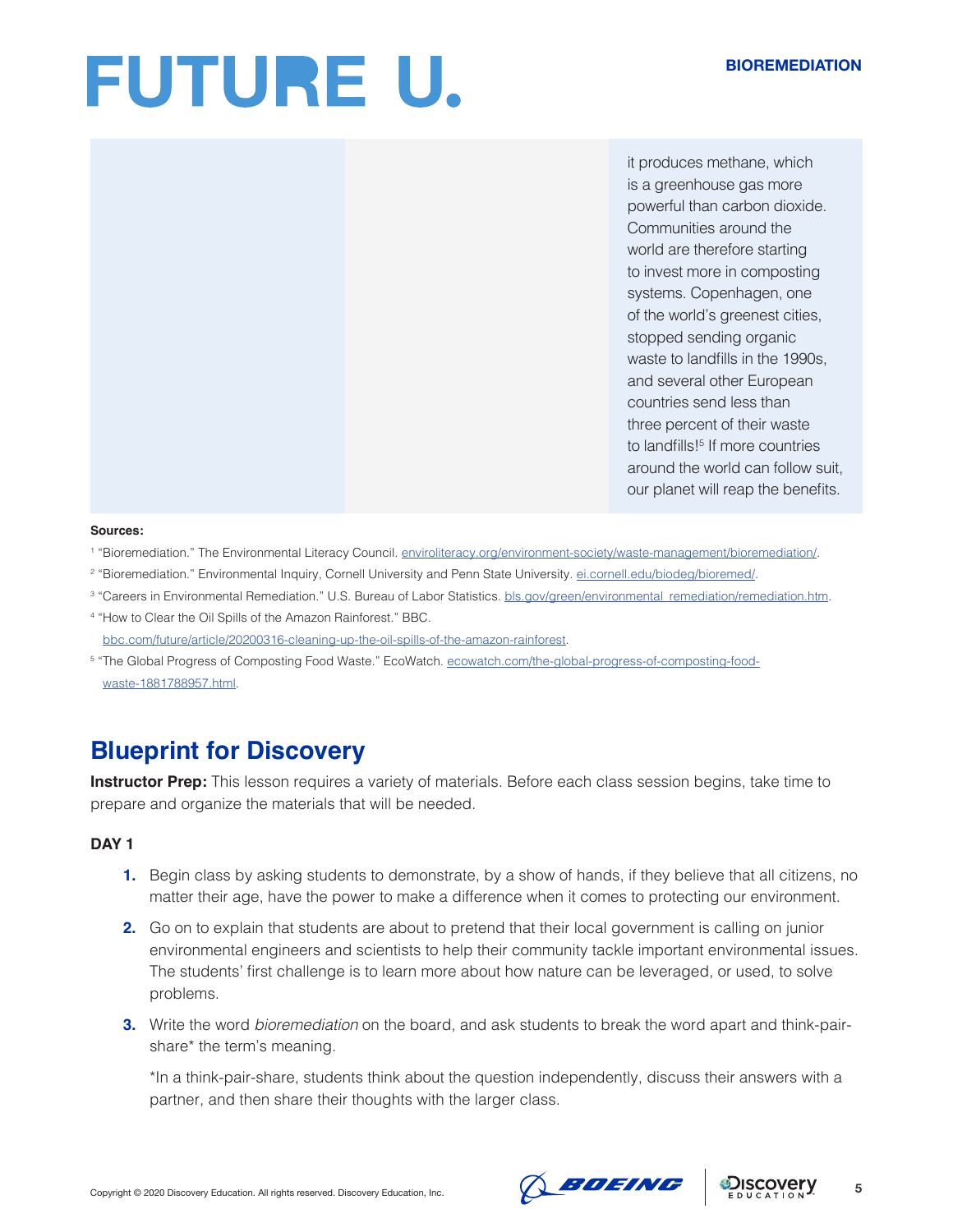#### **BIOREMEDIATION**

## **FUTURE U.**

- **4.** Once several students share what they believe bioremediation means based on its word parts, be sure the class understands that:
	- The prefix bio means life or living things.
	- *Mediation* refers to stopping or solving a problem.
	- The prefix *re* means again or *backwards.*

Therefore, bioremediation refers to a process in which living organisms are used to return a contaminated environment back to its original condition.

- **5.** Explain that students are about to participate in an experiment that will help them understand how this works. Prepare the class by completing the following:
	- Divide students into groups of about four, and distribute an Oil Contamination handout to each group.
	- Explain that students are about to explore how to clean up an oil spill. In this experiment, sugar will represent the oil. Yeast, which is a microorganism in the fungi kingdom, will represent the living organism.
	- Read through the handout's directions together.

Tip: Depending on the needs of the class, it may be helpful to demonstrate Step 4, so students fully understand what this will look like.

- Then ask students: Why are we placing balloons over the test tubes? Ensure students understand that when the sugar (or oil) is consumed by the yeast (or living organism), carbon dioxide is released. Therefore, the more carbon dioxide that is released and the bigger the balloon becomes, the better the cleanup is working.
- Explain that the goal of this experiment is to see what connections students can make between their results and real-life bioremediation efforts.
- Finally, pass out the group materials and also show the class where they can find the hot water, cold water, vinegar, lemon juice, and salt.
- **6.** When the experiment is complete, bring the class back together to discuss the results. Ask:
	- What variables seemed to best help the yeast break down the sugar?
	- What variables didn't seem to help the yeast break down the sugar?
	- How is this related to bioremediation?
	- What could this teach us about cleaning up spills and fixing problems in our own community?
- **7.** Now that students have a general understanding of bioremediation, explain that they are going to read more about how it is being used around the world. To prepare students for the next portion of the class session:
	- Distribute one Bioremediation Research handout to each student.
	- Divide the class into pairs.
	- Assign each pair a letter: A, B, or C. Try to ensure that roughly one-third of pairs are assigned each letter.
	- Review Part One of the handout's instructions. Explain that students will have about twenty minutes to read their article(s) and jot answers to the questions provided. The class will then regroup and share what they have learned.
	- Encourage students to get to work!



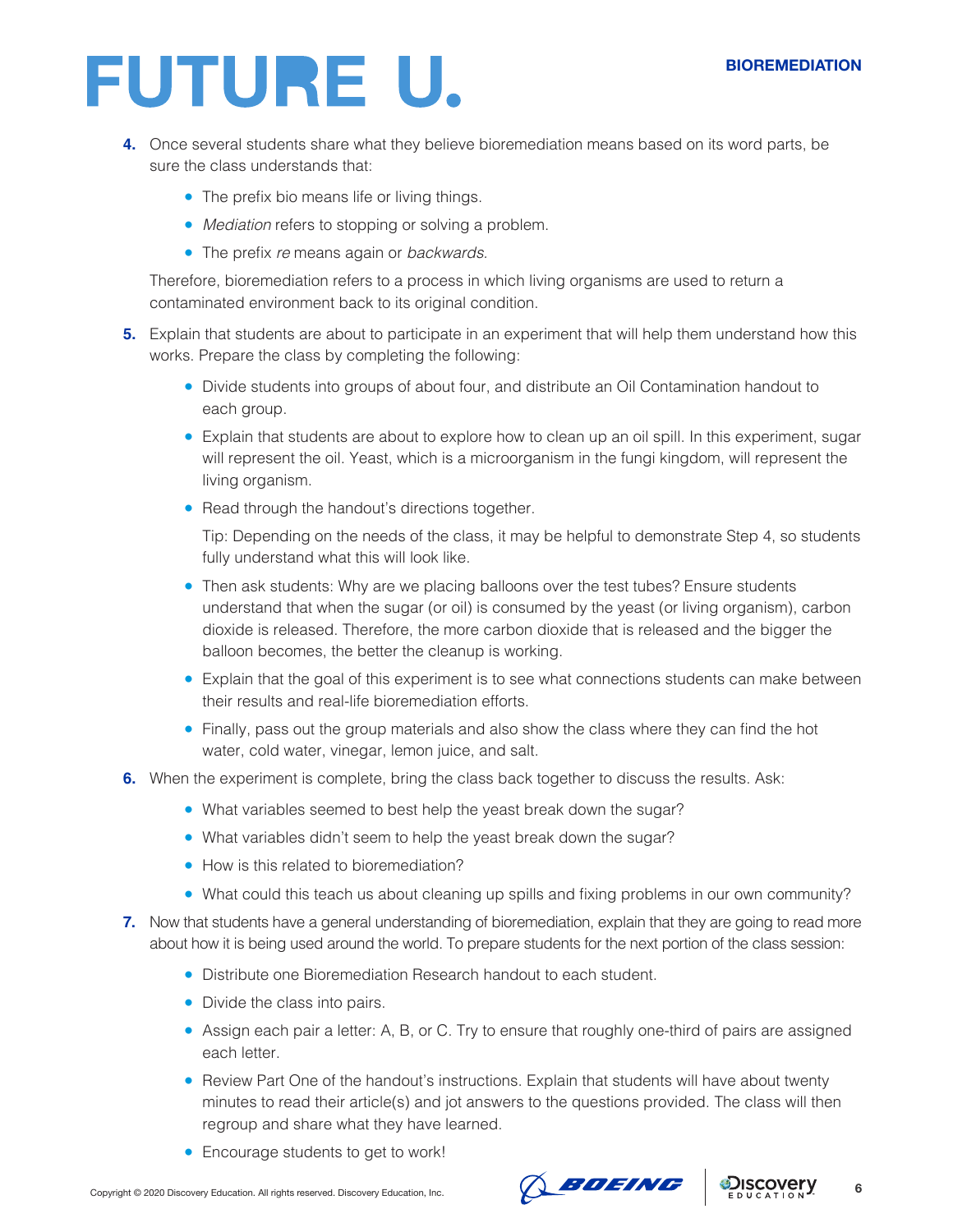#### **BIOREMEDIATION**

## **FUTURE U.**

- **8.** Once about 20 minutes have passed and/or most groups are wrapping up, bring the class back together and lead them through the following discussion questions:
	- Who can share a quick summary of the bioremediation efforts you read about? (Begin with Group A, then move to Group B, and then Group C.)
	- Based on what you have read, what are the benefits of bioremediation? How could it help ecosystems and communities?
- **9.** Wrap up by telling the class that next period, they will further explore how bioremediation could help their own community and local ecosystems.

#### **DAY 2**

- **1.** Welcome students back to Day 2, and thank them for helping their community learn more about how to use nature to tackle environmental challenges.
- **2.** Tell the students that today is going to begin with another vocabulary challenge. On the board, write *in-situ bioremediation* and *ex-situ bioremediation*. Explain that these are the two main classes or categories of bioremediation, and instruct pairs to discuss what they could mean.
- **3.** Once students have shared their thoughts, explain that:
	- In-situ bioremediation occurs when the contaminated area (soil or water, for instance) is left in place and treated where it is. This helps makes sure that the contamination isn't spread during transport.
	- Ex-situ bioremediation occurs when the contaminated waste is removed and brought to a treatment area. This may allow the bioremediation process to be better controlled.
- **4.** Explain that there is one type of ex-situ bioremediation that *everyone* can participate in: Composting! By a show of hands, ask students to demonstrate if they have heard of the term *composting* before or if they already compost at home.
- **5.** Distribute the first two sections of the *How Composting Works* article to each student. Give student pairs a few minutes to read the article together and underline the details that explain how composting is related to bioremediation.
- **6.** Then regroup and ask students to share what they have learned. Be sure students understand that composting is an example of ex-situ bioremediation because organic waste is removed from the site (from your plates, your trash, etc.) and added to soil. When exposed to oxygen and water, microorganisms in the soil will eat the waste and break it down. Explain that when this is done correctly, composting can result in a rich, healthy, and natural fertilizer that will help plants grow!
- **7.** Tell students that today they will get a taste of what composting consists of by building their own minicomposting sites. Divide the class into groups of about four or five students (or enough groups so that each group can have a bottle). Then perform the following steps as you prepare students to get started:
	- Distribute a couple of *Compost Site* handouts to each group, and read through the directions together.
	- Then give each group one bottle and explain that the top of each bottle has been cut so students can add/remove compost and water. The small holes are there to allow air to circulate throughout.



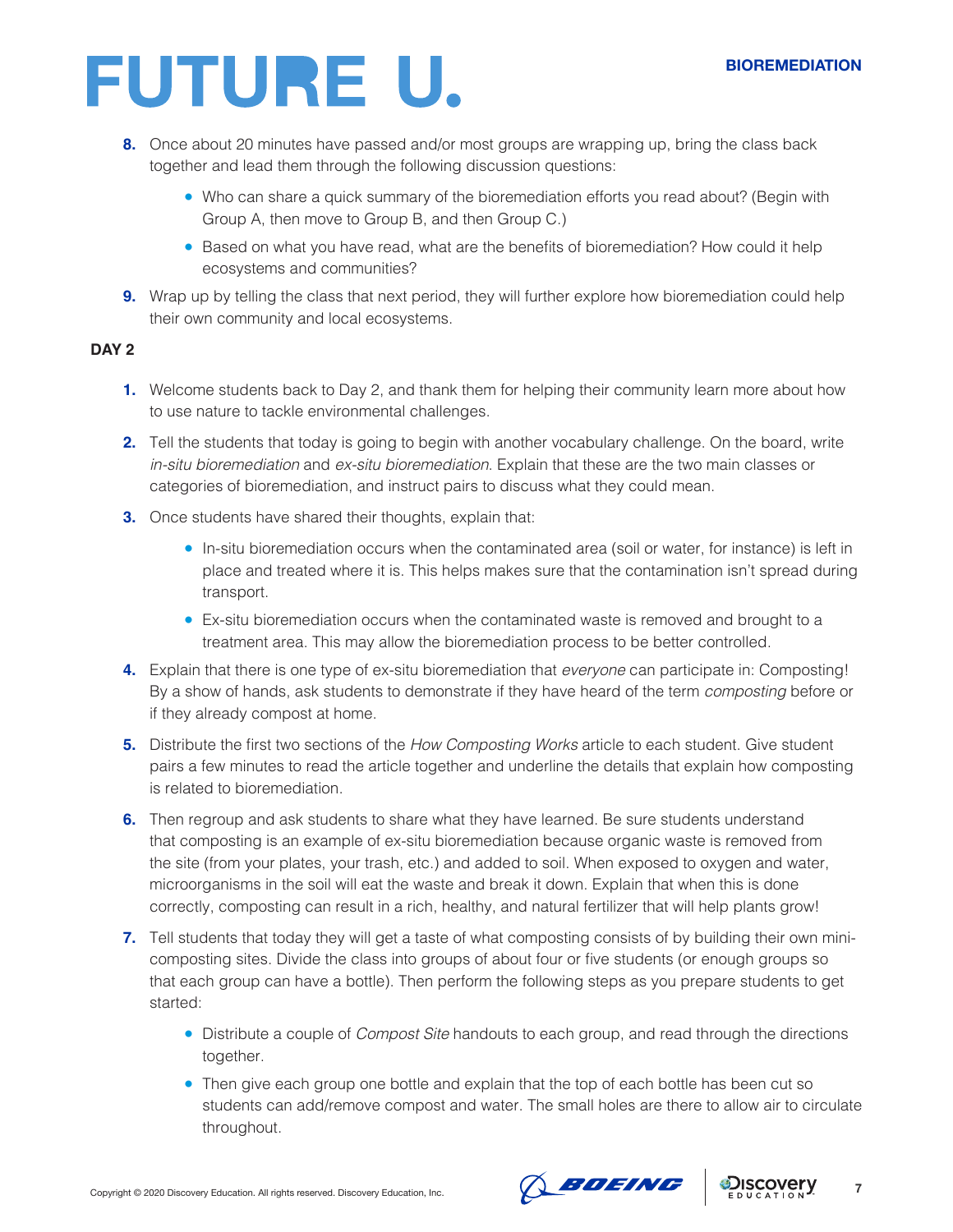- Show students where they can find the rest of the Compost Starter materials.
- If you brought in the optional coffee grounds, tell the class now and explain that they should add these after Step 3.
- Show students a sunny location where they can place their compost starters when they are complete.
- **8.** Then instruct students to carefully follow each of the handout's steps and begin!
- **9.** Bring the class back together once their compost starters are complete. Ensure students have read through the handout's "Next Steps" section so they know how to continue to care for their compost site.
- **10.** Then acknowledge that these compost bins are miniature examples of composting's full potential. Ask students to consider and share: How could a larger scale of composting benefit your community?
- **11.** Once several students have shared, play this NowThis [video](https://www.youtube.com/watch?v=XfuJJNGuS0Q&t=264s) to give them an idea of how one city— New York City—composts on a large scale. As they watch, encourage students to continue to think about how composting could benefit their own community.
- **12.** Conclude the class session by passing out one Bioremediation Summary Report to each student. Explain that students will now apply what they have learned to provide an individual report back to their local government that details how their community could leverage nature to tackle environmental issues.

Review the handout's directions, answer questions as needed, and then encourage students to begin their reports.

- **13.** When there are about five minutes left in class, bring the class back together and ask students to share some of their recommendations.
- **14.** Finally, thank the class for their experimentation, research, and analysis. Encourage them to consider the many environmental careers—from environmental scientists and engineers to biochemists, biophysicists, conservationists, hydrologists, and more—as they begin to think about their own futures. Then wrap up by reminding them of the importance of doing their part to protect the environment today and every day.

## **Extend**

Over the next month, students can continue to tend to their mini-composting sites. Once they have an understanding of the correct combination of air, water, soil, brown matter, and green matter that composting requires, they can try to expand their composting efforts into a larger bin or outdoor area at home or at school!



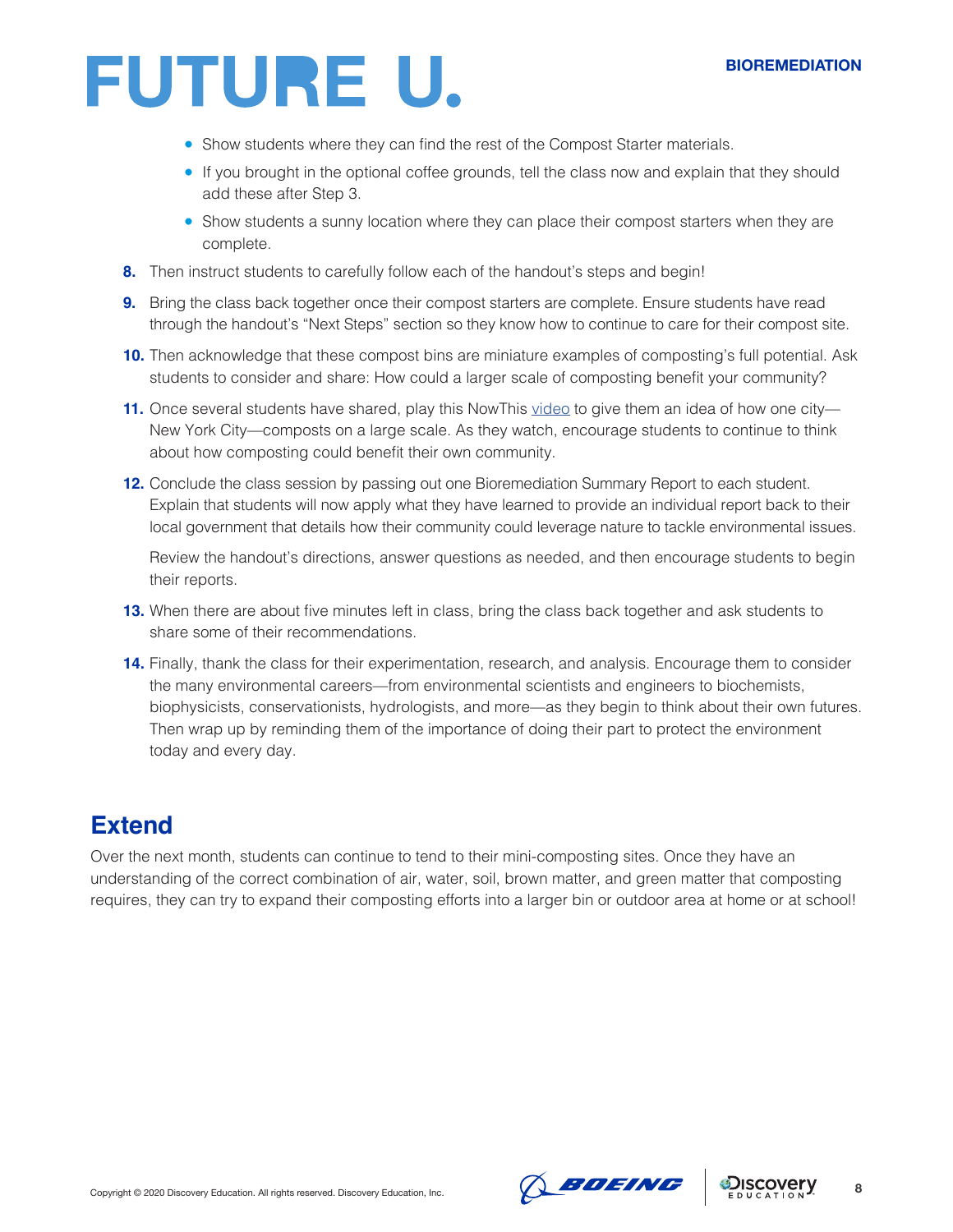## **National Standards**

#### **Next Generation Science Standards**

Engineering Design

• MS-ETS1-4: Develop a model to generate data for iterative testing and modification of a proposed object, tool, or process such that an optimal design can be achieved.

Earth and Human Activity:

- MS-ESS3-3: Apply scientific principles to design a method for monitoring and minimizing a human impact on the environment.
- Disciplinary Core Idea ESS3.C: Human Impacts on Earth Systems: Typically as human populations and per-capita consumption of natural resources increase, so do the negative impacts on Earth unless the activities and technologies involved are engineered otherwise. (MS-ESS3-3) (MS-ESS3-4)

#### **Common Core English Language Arts Standards**

Reading:

• CCRA.R.1: Read closely to determine what the text says explicitly and to make logical inferences from it; cite specific textual evidence when writing or speaking to support conclusions drawn from the text.

Writing:

• CCRA.W.2: Write informative/explanatory texts to examine and convey complex ideas and information clearly and accurately through the effective selection, organization, and analysis of content.

Speaking and Listening:

● CCRA.SL.1: Prepare for and participate effectively in a range of conversations and collaborations with diverse partners, building on others' ideas and expressing their own clearly and persuasively.





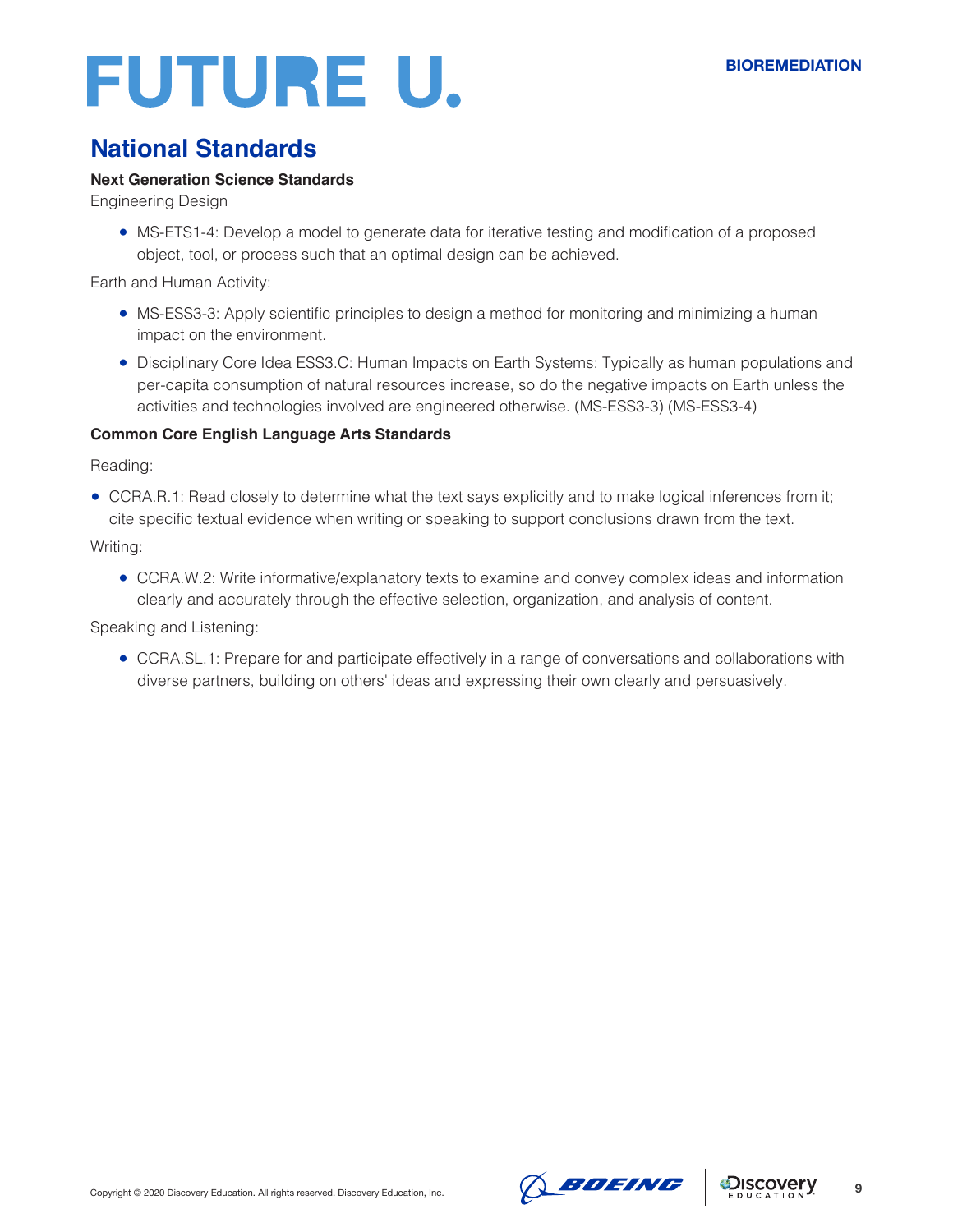## **Oil Contamination Handout, page 1 of 2**

**Scenario:** Stormwater runoff has resulted in used motor oil in a lake in your community, and the lake's ecosystems are beginning to suffer. Follow the steps below to investigate how bioremediation may be able to help clean up this mess!

- **1.** Use the painter's tape to label your test tubes: Control, #1, #2, #3, and #4.
- **2.** Sugar will represent the motor oil in this experiment. Place 1/3 teaspoon of sugar in each test tube.
- **3.** Now create your control, which is the test tube that you will compare the other test tubes to. In this investigation, the control test tube will contain only sugar and water—so you can see how much CO2 this solution emits. To create your control:
	- Fill your control test tube about halfway full with room temperature water.
	- Place your thumb over the top of the test tube, and shake it to mix the sugar and water together.
	- Place a balloon over the top of the test tube.
	- Place it aside.
- **4.** Now you will test to see which variables (if any) help break down the sugar. Begin by filling Test Tube #1 halfway with room temperature water. Place your thumb over the top, and shake it to help dissolve the sugar. Then drop 1/3 teaspoon of yeast into the test tube, and quickly cover the test tube with a balloon. Now place your thumb over the balloon and again gently shake the test tube to mix the solution. Place it aside.
- **5.** Repeat Step 4 with Test Tube #2, this time replacing the room temperature water with cold water.
- **6.** Repeat Step 4 with Test Tube #3, this time replacing the room temperature water with warm water.
- **7.** Repeat Step 4 with Test Tube #4, this time adding a substance of your choice (lemon juice, salt, or vinegar) to the sugar and water solution before adding the yeast.
- **8.** Now sit back and observe your results. It may take a few minutes before you notice any changes. As you do, record your observations in the *Bioremediation Observations Chart*.
- **9.** Remember that carbon dioxide is produced as the living organism (yeast) consumes the oil (sugar). Therefore, the bigger the balloon, the more successful the cleanup. Based on this knowledge, discuss and jot:
	- Did the yeast (living organism) break down the sugar (oil)?

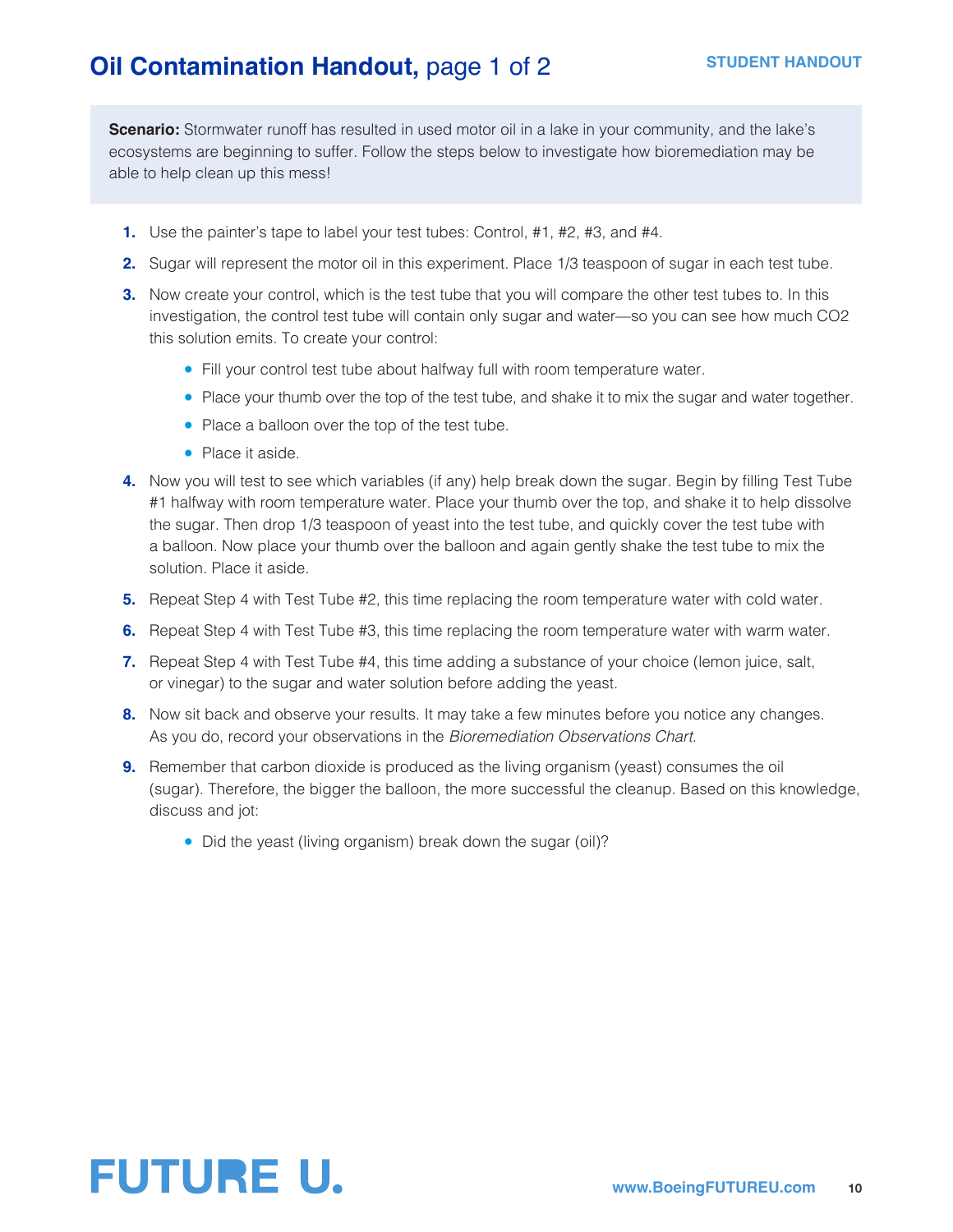## **Oil Contamination Handout, page 2 of 2**

- Did anything seem to help the yeast (living organism) break down the sugar (oil) more effectively?
- Was anything in your experiment ineffective in helping the yeast (living organism) break down the sugar (oil)?
- How can you connect your results to bioremediation and cleanup efforts in the real world?

## **Bioremediation Observations Chart**

| <b>Test Tube</b> | Water<br>Temperature | Sugar        | Yeast        | Additional<br>Ingredient | Results:<br>Qualitative<br>Observations |
|------------------|----------------------|--------------|--------------|--------------------------|-----------------------------------------|
| Control          | Room<br>temperature  | 1/3 teaspoon | none         |                          |                                         |
| 1                | Room<br>temperature  | 1/3 teaspoon | 1/3 teaspoon |                          |                                         |
| $\overline{c}$   | Cold                 | 1/3 teaspoon | 1/3 teaspoon |                          |                                         |
| 3                | Warm                 | 1/3 teaspoon | 1/3 teaspoon |                          |                                         |
| $\overline{4}$   | Room<br>temperature  | 1/3 teaspoon | 1/3 teaspoon |                          |                                         |

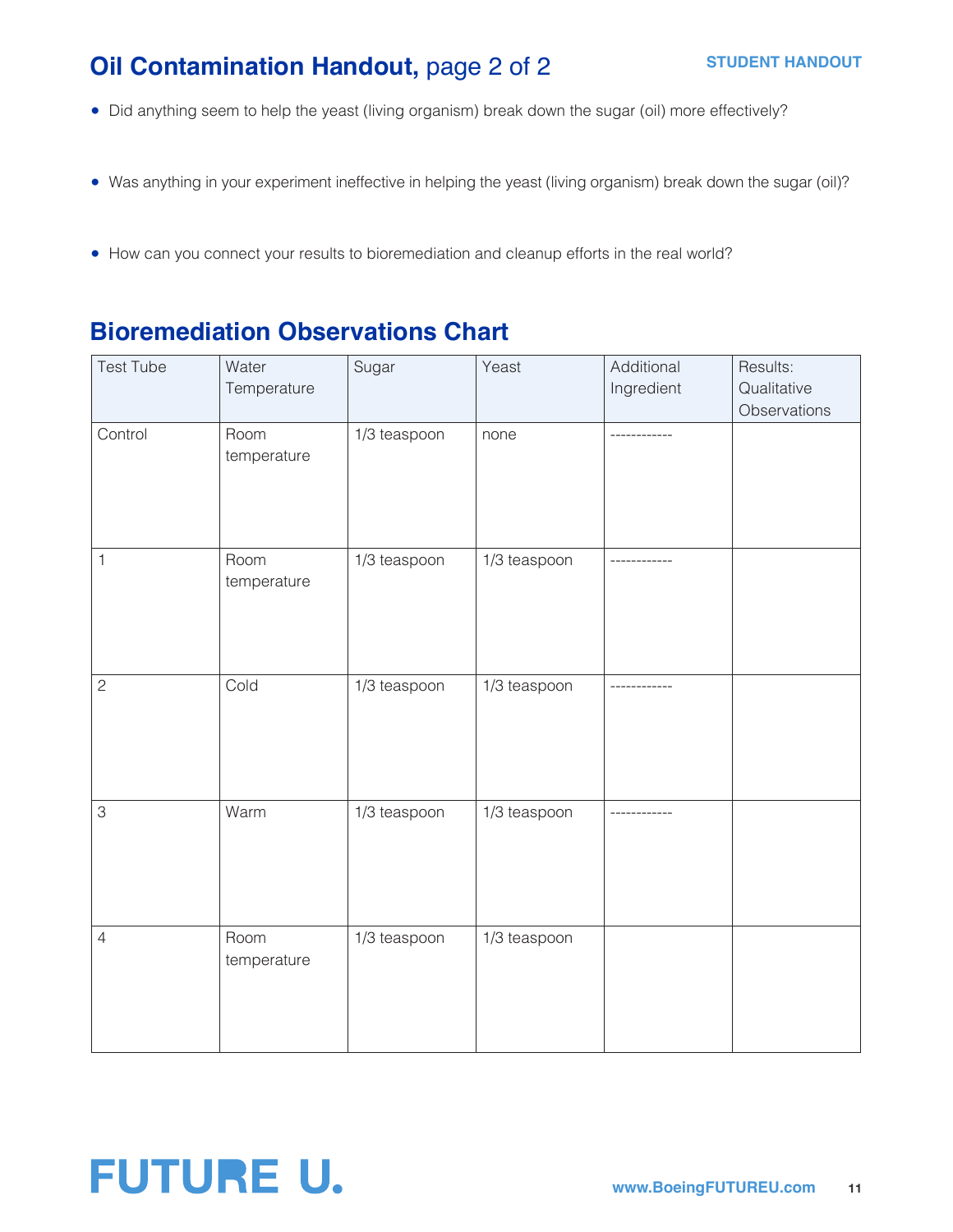### **Bioremediation Research**

**Group A:** Amazon Cleanup: [tinyurl.com/tqosvvl](http://tinyurl.com/tqosvvl)

**Group B:** Iraq Pollution Cleanup: [tinyurl.com/yxxuxtbn](http://tinyurl.com/yxxuxtbn) Soil Contamination in Germany: [tinyurl.com/u7culo2](http://tinyurl.com/u7culo2)

**Group C:** Boeing in Action:

- [tinyurl.com/vmppefq](http://tinyurl.com/vmppefq)
- [tinyurl.com/sf6y2zo](http://tinyurl.com/sf6y2zo)

**Instructions:** Read your assigned article(s) with your partner and jot answers to the following questions.

- **1.** How is bioremediation being used by Boeing?
- **2.** How is bioremediation helping this location or community?
- **3.** Are there any considerations that should be kept in mind or any circumstances where bioremediation may not be successful? (If your article does not address this, you may leave this blank.)

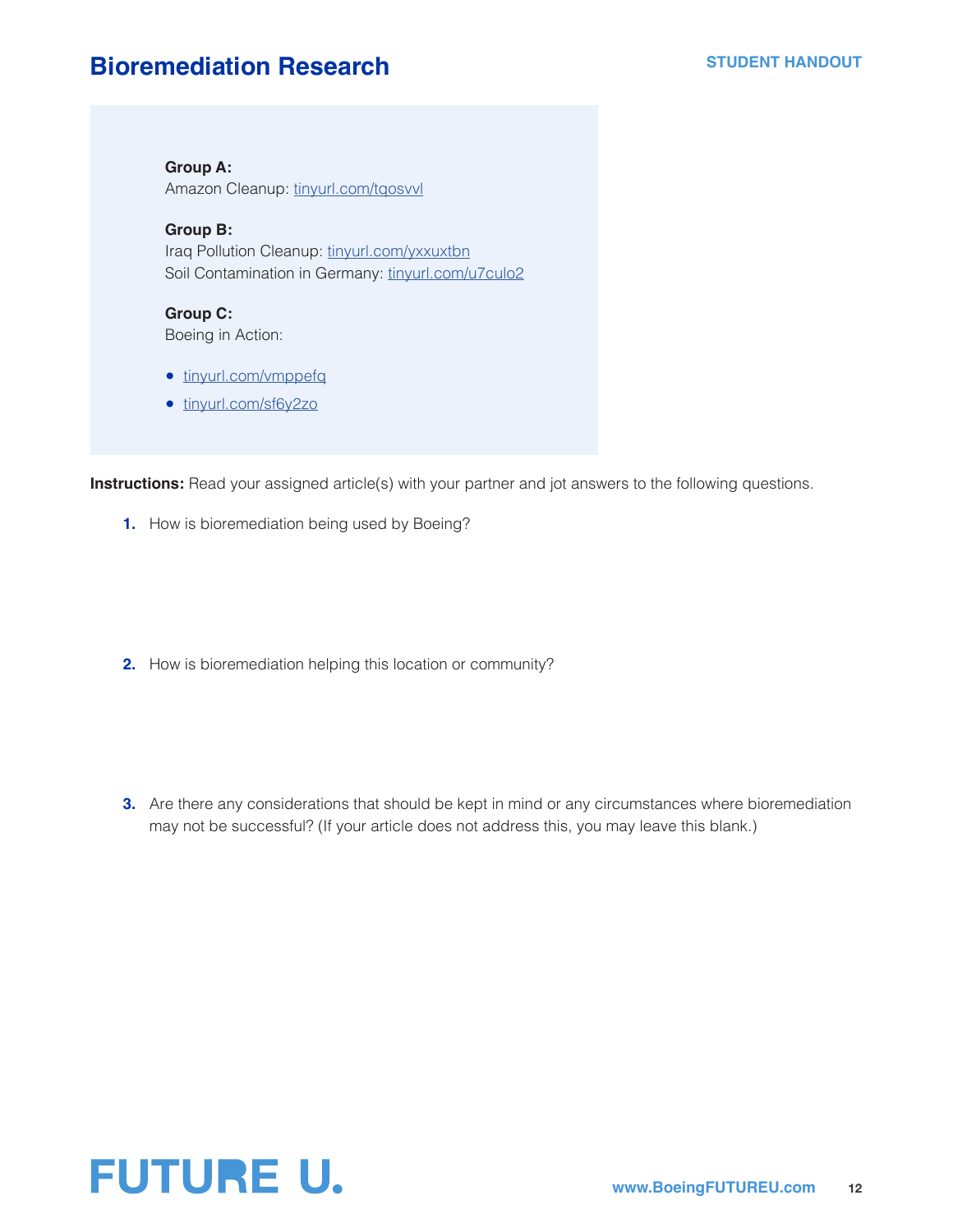## **Compost Starter**

**Instructions:** Follow these directions to build your compost starter in your empty bottle.

- **1.** Add a cup of dirt to the bottom of your bottle.
- **2.** Shred newspaper (tearing it is fine!) until you have about a handful. Add this to the top of the dirt.
- **3.** Also add a handful of dry leaves.
- **4.** Use a spray bottle to spray the inside of the bottle until these contents are moist but not soggy.
- **5.** Position the top back on the bottle. If needed, add a piece of tape to keep it in place.
- **6.** Place your compost bottle in the sun.
- **7.** Read through the "Next Steps" below so you know how add compost and take care of your compost site in the future.

#### **Next steps:**

- **1. Today or tomorrow:** After lunch, add any vegetable or fruit scraps that you have left over. If your group doesn't have any scraps, try to bring in some leftover vegetable scraps, egg shells, or used coffee grounds from home. Once you have added this organic waste, be sure to replace the bottle's top, and let it sit in the sun!
- **2. Every day:**
	- Check on your compost's moisture levels. If it looks very wet or slimy, remove the bottle's top and let the compost dry a bit. Or, if the contents look very dry, add a couple sprays from the spray bottle.
	- Roll the bottle around or use a spoon to mix the contents and help them breathe.
- **3.** As your organic waste begins to break down, you can slowly add more scraps and dirt. However, you must do this slowly. Give everything time to break down first!
- **4.** In about a month, you should be able to remove your compost, add it to a pot or soil, and use it as fertilizer to help a plant grow.